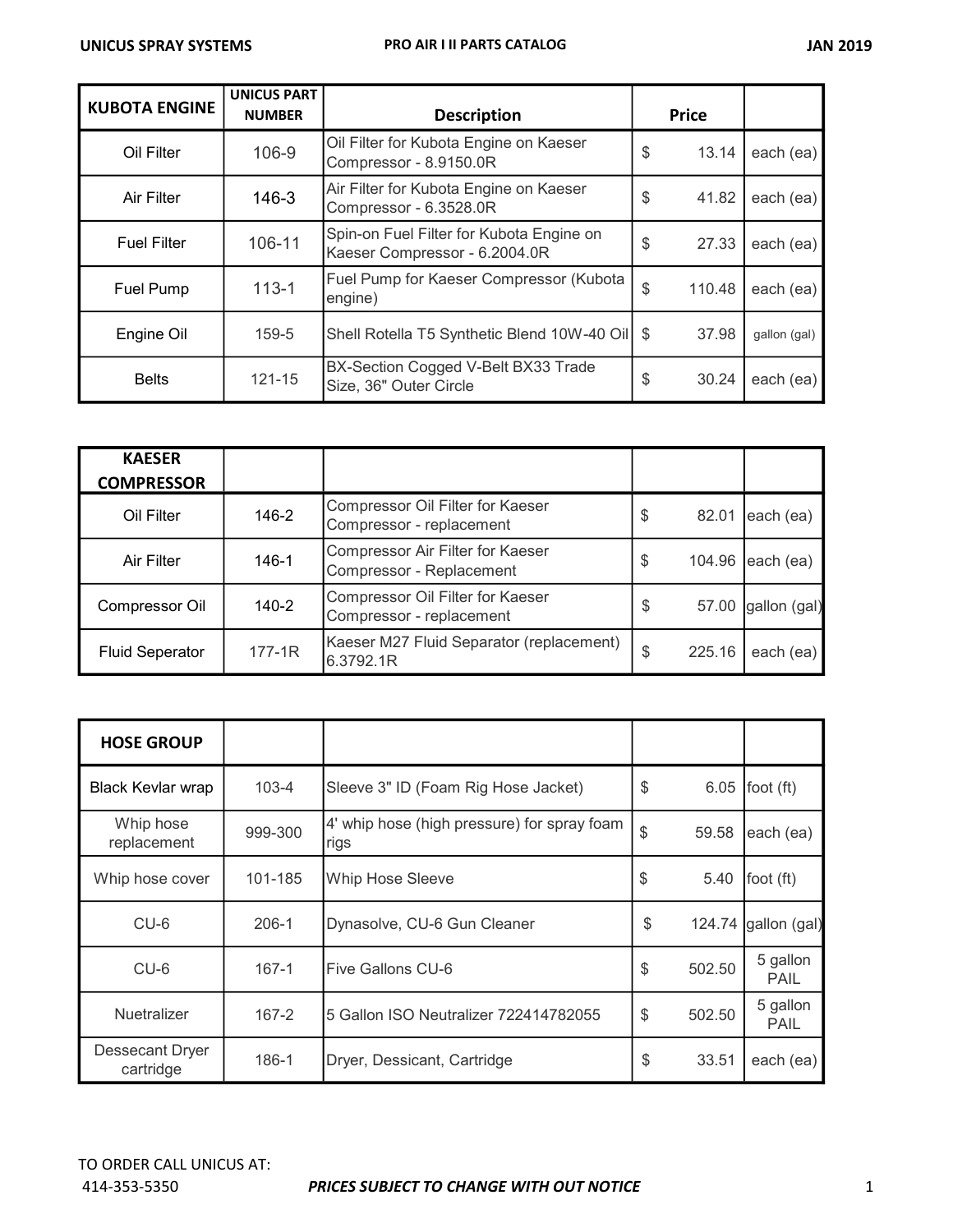| <b>PROPORTIONER</b>       |            |                                                                    |    |        |           |
|---------------------------|------------|--------------------------------------------------------------------|----|--------|-----------|
| Bottom end Packing<br>kit | 104-7      | Kit, Repair, Pump, SST (King Pump)                                 | \$ | 231.00 | each (ea) |
| ATF for Cups              | 154-3      | Bottle of ATF quart                                                | S  | 4.96   | 1 Qt      |
| Air tool oil- Killfrost   | $101 - 13$ | Air tool Oil for automatic oiler                                   | S  | 17.87  | 1 Pint    |
| Cup tightening tool       | 121-28     | Adjustable Pin Spanner Wrench for Holes 1-<br>1/4" to 3", 1/4" Pin | \$ | 61.43  | each (ea) |
| Pressure Gauge            | $101 - 4$  | 2000 psi pressure gauge CF1P-140A                                  | \$ | 19.94  | each (ea) |

| <b>HOT BOX</b>             |           |                                                                            |                      |
|----------------------------|-----------|----------------------------------------------------------------------------|----------------------|
| Heat transfer fluid        | $117 - 2$ | Heat Transfer Fluid (cut) - Intercool NFE                                  | 16.70 gallon $(gal)$ |
| Control                    | 108-5     | Valve Actuator with Remote Sensor T100R1                                   | 139.425 each (ea)    |
| Valve                      | $108 - 6$ | 3/4" 3-Way Mixing Valve V135A1006                                          | 198.975 each (ea)    |
| Auquatech pump             | $176 - 1$ | AQUATECH D/D PUMP 12 VDC 100PSI, NO                                        | 227.50 each (ea)     |
| Quick disconnect<br>plug   | $101 - 7$ | Linktech plug 40CBV-PB1-06                                                 | 20.28 each (ea)      |
| Quick disconnect<br>socket | $101 - 8$ | Linktech socket 40CBV-SB1-06                                               | $20.30$ each (ea)    |
| Quick disconnect<br>Oring  | 101-182   | O-ring for Linktech Plug 903                                               | $0.15$ each (ea)     |
| Flow meter                 | $183 - 1$ | Hedland EZ-View Flow Meter, 0.5-4gpm, w/<br>1/2" NPTF female brass fitting | 147.20 each (ea)     |
| Hose group temp<br>gague   |           |                                                                            |                      |

| <b>BOX HEATER</b>         |       |                                                                   |        |           |
|---------------------------|-------|-------------------------------------------------------------------|--------|-----------|
| Heat exchanger<br>and fan | 138-1 | IAir Cooler w  12 Volt Motor 81 GPM Max<br>ISAE 16 Ports DCS16-12 | 572.18 | each (ea) |
| Fan                       | 138-3 | Air Cooler Fan for 81 GPM Max SAE 16<br>Ports DCS16-12 (Fan only) | 187.50 | each (ea) |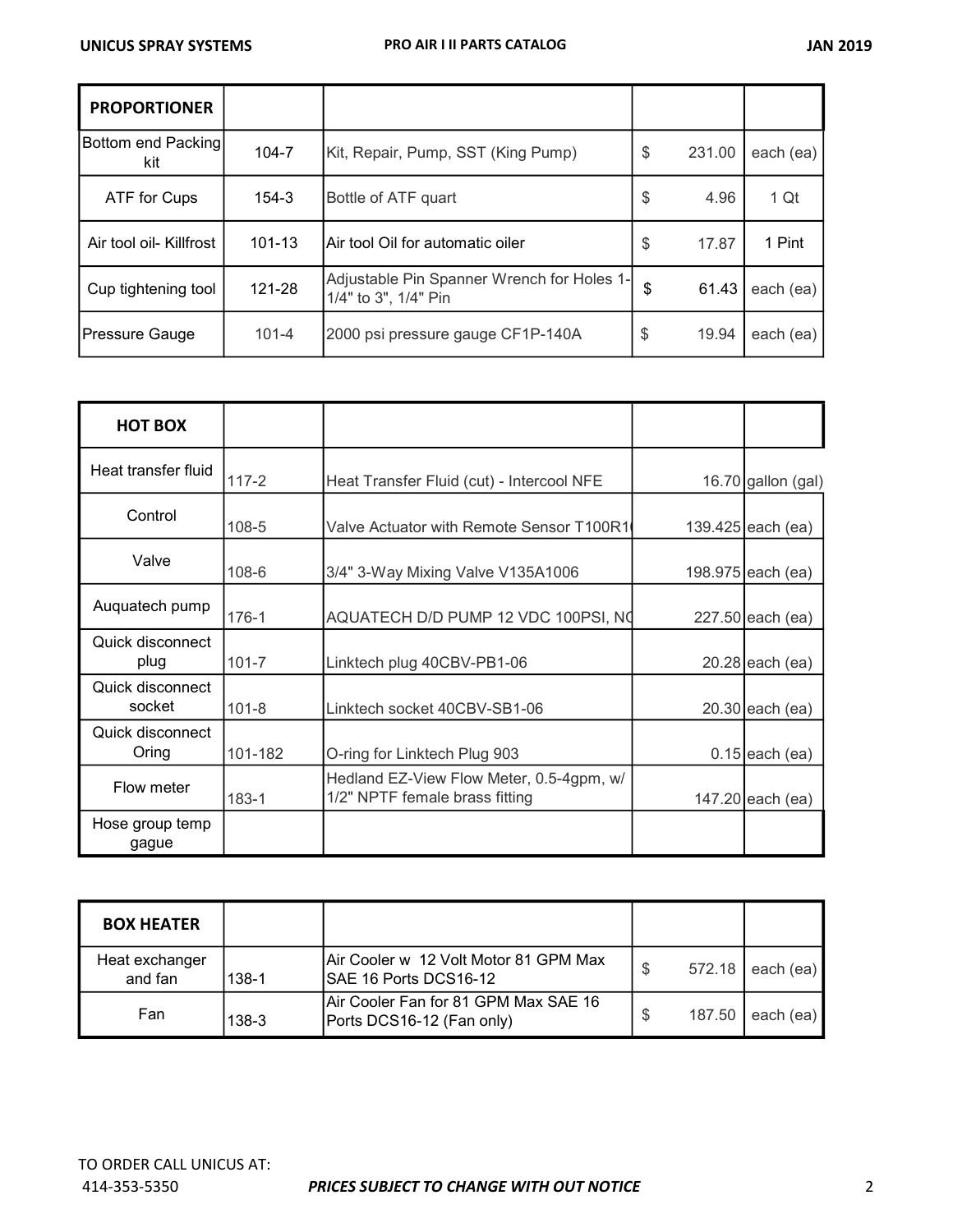| <b>AIR COOLER</b>         |       |                                                                   |    |        |           |
|---------------------------|-------|-------------------------------------------------------------------|----|--------|-----------|
| Heat exchanger<br>and fan | 138-1 | Air Cooler w 12 Volt Motor 81 GPM Max<br>SAE 16 Ports DCS16-12    | \$ | 572.18 | each (ea) |
| Fan                       | 138-3 | Air Cooler Fan for 81 GPM Max SAE 16<br>Ports DCS16-12 (Fan only) | \$ | 187.50 | each (ea) |
| 115 deg Temp<br>control   | 138-2 | TD-115 Temp Control 115 Degree                                    | \$ | 147.90 | each (ea) |
| 100 deg Temp<br>control   | 191-4 | TD-110 Temp Control 110 Degree                                    | S  | 147.90 | each (ea) |

| <b>TOOLS</b>   |         |                                                              |       |           |
|----------------|---------|--------------------------------------------------------------|-------|-----------|
| Bung wrench    | 121-87  | Nonsparking Aluminum Drum Plug Wrench,   e<br>10 1/2" length | 32.30 | each (ea) |
| Air purge tool | 999-304 | Purge Kit for Hot Box                                        | 74.16 | each (ea) |

| <b>TRANSFER</b>                         |           |                                                            |                |           |
|-----------------------------------------|-----------|------------------------------------------------------------|----------------|-----------|
| <b>PUMPS</b>                            |           |                                                            |                |           |
| <b>GRACO T1</b><br><b>TRANSFER PUMP</b> | $104 - 2$ | T1 Transfer Pump 256200                                    | \$<br>1,205.00 | each (ea) |
| GRACO T2<br><b>TRANSFER PUMP</b>        | $104 - 3$ | T2 Transfer Pump 295616                                    | \$<br>1,785.00 | each (ea) |
| <b>T2 REPAIR KIT</b>                    | 104-116   | Kit, Repair, Seals, Lower, T2 247883                       | \$<br>92.75    | each (ea) |
| <b>T2 REPAIR KIT</b>                    | 104-117   | Kit, Repair, Seals, Upper, T2 262034                       | \$<br>92.75    | each (ea) |
| <b>GRACO T3</b><br><b>TRANSFER PUMP</b> | 104-44    | Pump, Transfer, 3:1, T3 26A304                             | \$<br>1,820.00 | each (ea) |
| Diaphragm Pump                          | 104-210   | Husky 716 Metal Air Operated Double<br>Diaphragm Pump      | \$<br>690.63   | each (ea) |
| Diaphragm Pump<br>repair kit            | 104-212   | Kit, Service, 716 (Husky 716 Diaphragm<br>Pump Repair Kit) | \$<br>165.23   | each (ea) |

| Grovhac Mixer | 127-53 | 1 HP @60 psi Air Agitator Mixer - 2" Angled<br>Bung Mount with collapsible blades 91-1223- \$<br>00 <sub>0</sub> |  | 1,206.70 | leach (ea) |
|---------------|--------|------------------------------------------------------------------------------------------------------------------|--|----------|------------|
|---------------|--------|------------------------------------------------------------------------------------------------------------------|--|----------|------------|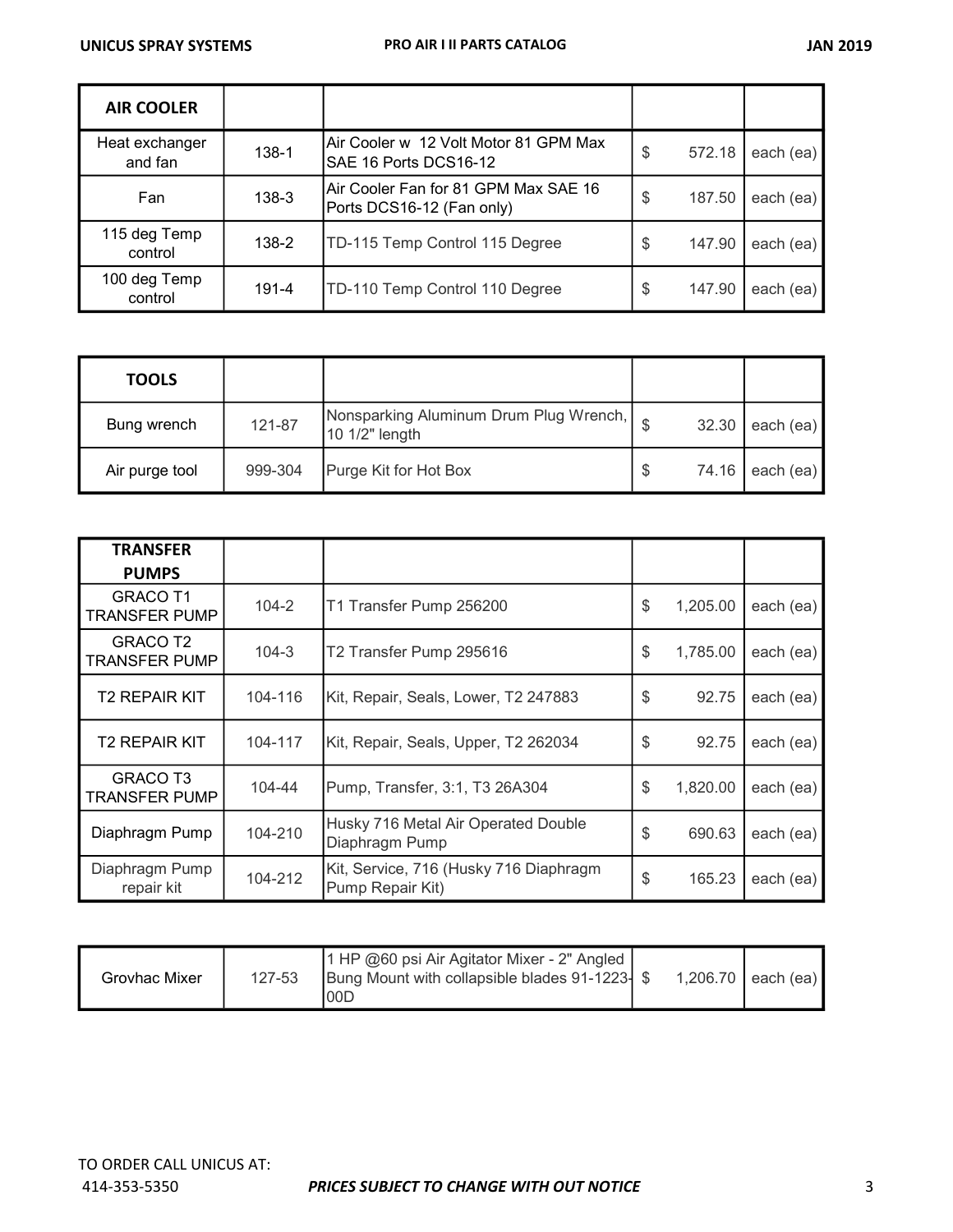| <b>BREATHING SYSTEM (ALLEGRO)</b> |            |                                                                       |                |                |
|-----------------------------------|------------|-----------------------------------------------------------------------|----------------|----------------|
| Air filter                        | $137 - 1$  | Replacement Filter Cartridges for Allegro<br>Breathing System 3100-02 | \$<br>46.00    | each (ea)      |
| chiller                           | 137-10     | Vortex Personal Air Cooler 9991                                       | \$<br>170.00   | each (ea)      |
| Air valve                         | 137-11     | Air Control Valve 9992                                                | \$<br>84.00    | each (ea)      |
|                                   | 137-12     | 100' Hose Assy, Hood, HP 9101-100B                                    | \$<br>257.00   | each (ea)      |
|                                   | 137-13     | Disp Hood, Head Harness 9911-10                                       | \$<br>59.00    | each (ea)      |
| Tear off lens covers              | $137 - 14$ | Lens Covers (25/pkg)                                                  | \$<br>35.00    | pack<br>(pack) |
|                                   | 137-15     | 2nd Stage Coalescing Filter Assembly                                  | \$<br>210.00   | each (ea)      |
| Tear off lens covers              | $137-16$   | Lens Cover - Hood (10pk)                                              | \$<br>14.00    | pack<br>(pack) |
|                                   | 137-17     | REPL HOOD/DBL BIB HH, W/DT                                            | \$<br>61.00    | each (ea)      |
|                                   | 137-18     | HARD HAT ASSEMBLY 9909-03                                             | \$<br>56.00    | each (ea)      |
|                                   | 137-19     | HEADBAND ASSY, RATCHET 9910-0                                         | \$<br>12.86    | each (ea)      |
| <b>Head Socks</b>                 | $137 - 2$  | Spray Head Socks (144 count) 1410                                     | \$<br>132.00   | Box (bx)       |
| Shield replacement                | 137-20     | REPLACEMENT ECONO AIR SHIELD 9903                                     | \$<br>179.00   | each (ea)      |
|                                   | 137-21     | First Stage Pre Filter Assembly 9878-03                               | \$<br>203.00   | each (ea)      |
|                                   | 137-22     | Third Stage Carbon Filter Assembly 9878-05 \$                         | 190.00         | each (ea)      |
|                                   | 137-23     | 1/4" Carbon Filter Assembly 9872-05                                   | \$<br>180.60   | each (ea)      |
|                                   | 137-24     | 1/4", 5 Micron Filter Assembly 9872-03                                | \$<br>180.60   | each (ea)      |
|                                   | $137 - 3$  | Calibration Span Gas, 17 liter bottle 9872-61                         | \$<br>78.00    | each (ea)      |
|                                   | 137-4      | Calibration Zero Gas, 17 liter bottle 9872-62                         | \$<br>78.00    | each (ea)      |
|                                   | 137-5      | Panel Filter Kit 9872-50                                              | \$<br>184.00   | each (ea)      |
|                                   | 137-6      | Airline Filter, Reg, 2-Outlet 3000-01                                 | \$<br>325.00   | each (ea)      |
|                                   | 137-7      | Remote CO Monitor 9871-02                                             | \$<br>1,275.00 | each (ea)      |
|                                   | 137-8      | Calibration Kit, CO Monitor 9872-60                                   | \$<br>279.00   | each (ea)      |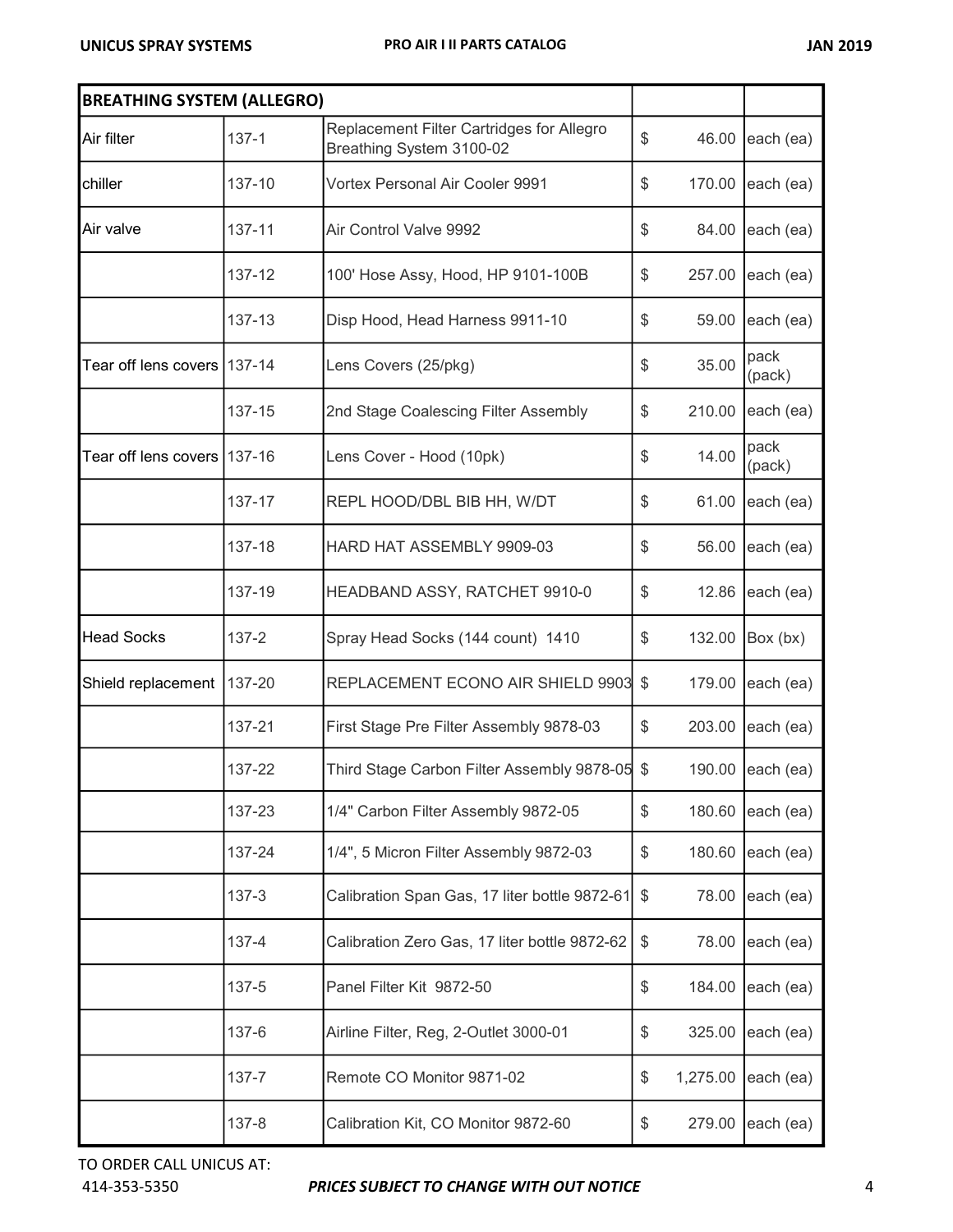| <b>Spray Guns</b> |         |                                                                            |          |           |
|-------------------|---------|----------------------------------------------------------------------------|----------|-----------|
| <b>Fusion Gun</b> | 104-203 | Fusion Gun, Air Purge, Round 01 246101<br>Fusion Gun w/ AR4242 mix chamber | 2,490.00 | each (ea) |
| Probler P2 Gun    | 104-200 | Probler P2 Spray Gun GCP2R0                                                | 3,040.00 | each (ea) |

| <b>FUSION GUN</b><br><b>PARTS (SEE</b> |                                  |                                    |          |                |           |
|----------------------------------------|----------------------------------|------------------------------------|----------|----------------|-----------|
| <b>DIAGRAM)</b>                        |                                  |                                    |          |                |           |
| 14                                     | 148-8                            | 248136                             | \$       | 3.75           | each (ea) |
| 16                                     | 148-9                            | 248135                             | \$       | 3.75           | each (ea) |
| 17                                     | 148-10                           | 248134                             | \$       | 1.50           | each (ea) |
| 18                                     | $104 - 135(A)$<br>$104 - 158(B)$ | 246349 (A-side) or 246350 (B-side) | \$       | 102.00         | each (ea) |
| 18 <sub>b</sub>                        | 104-58                           | 117491                             | \$       | 4.40           | each (ea) |
| 18d                                    | 148-2                            | 248130                             | \$       | 2.50           | each (ea) |
| 18 <sub>c</sub>                        | 104-107 (SS)<br>104-108 (Poly)   | 246348-SS or 249990- Polycarballoy | \$<br>\$ | 43.70<br>32.70 | pack of 2 |
| 18 <sub>e</sub>                        | 148-5                            | 248128                             | \$       | 1.95           | each (ea) |
| 19                                     | <b>TBD</b>                       | varies - see manual                | \$       | 195.50         |           |
| 21                                     | 148-7                            | 248132                             | \$       | 3.75           | each (ea) |
| 23                                     | $148 - 1$                        | 248131                             | \$       | 2.50           | each (ea) |
| 24                                     | 148-6                            | 246354                             | \$       | 1.95           | each (ea) |
| 26                                     | $104 - 115(A)$<br>104-114 (B)    | 246731 (A-side) or 246352 (B-side) | \$       | 84.00          | each (ea) |